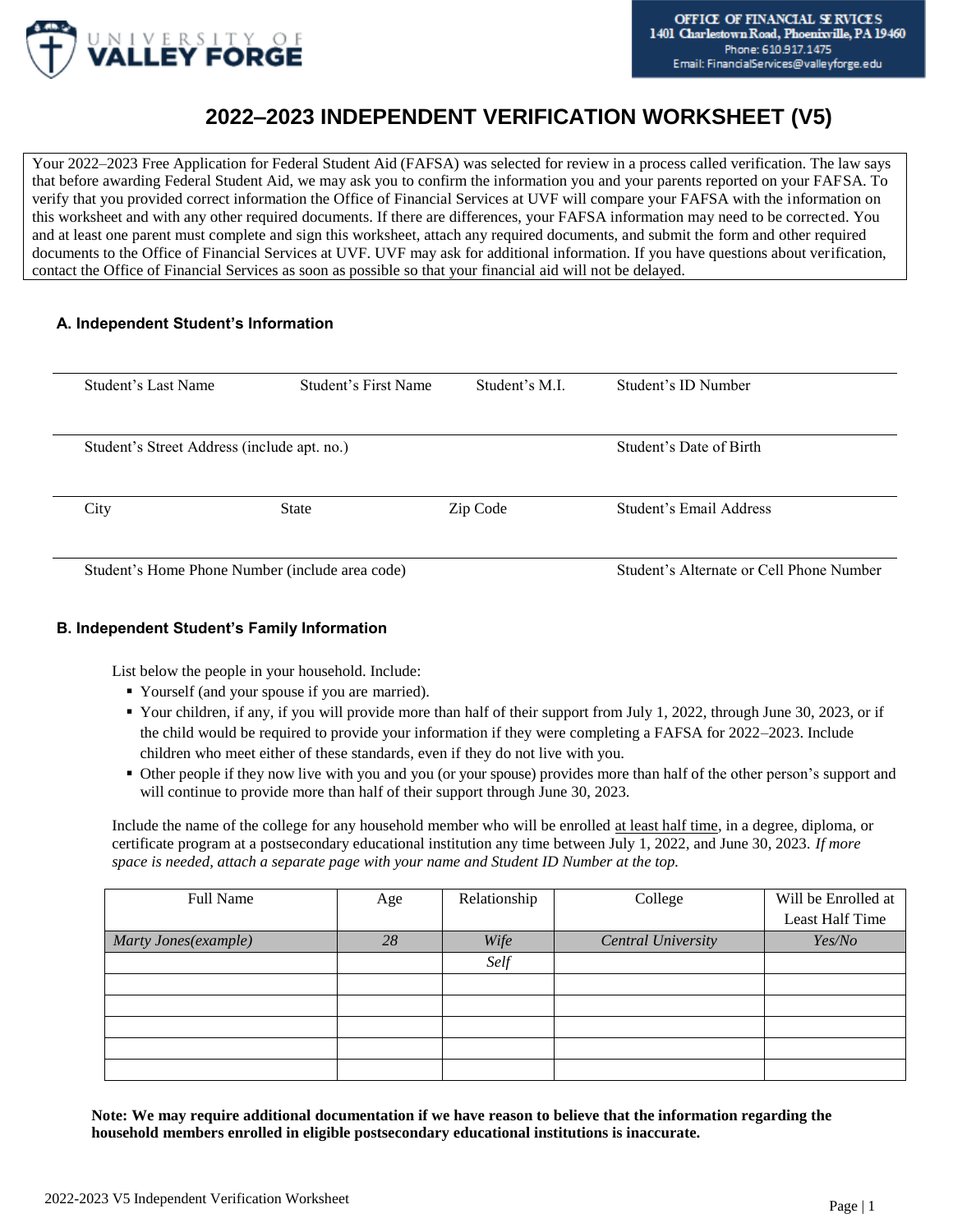

## **C. Independent Student's Income Information to Be Verified**

## **1. Verification of 2020 Income Information for Student Tax Filers**

**Instructions:** Complete this section if the student filed or will file a 2020 IRS income tax return. The best way to verify income is by using the IRS Data Retrieval Tool (IRS DRT) that is part of FAFSA on the web at FAFSA.gov. In most cases, no further documentation is needed to verify 2020 income information that was transferred in the student's FAFSA using the IRS DRT if that information was not changed by the FAFSA filer. *If you need more information about when, or how to use the IRS Data Retrieval Tool see your financial aid administrator.* 

## **Check the box that applies:**

| $\Box$ The student has used the IRS Data Retrieval Tool in FAFSA on the Web to transfer 2020 IRS income information into |
|--------------------------------------------------------------------------------------------------------------------------|
| the FAFSA. Your school will use the IRS information that was transferred in the verification process.                    |

The student has not yet used the IRS Data Retrieval Tool but will use the tool to transfer 2020 IRS income information into the FAFSA once 2020 IRS tax return have been filed.

The student is unable or chooses not to use the IRS Data Retrieval Tool, and the student will provide the school a copy of the **2020 IRS tax return transcript(s) or a signed copy of the 2020 income tax return and applicable schedules.**

A **2020 IRS Tax Return Transcript** may be obtained through:

- Get Transcript by MAIL Go to [www.irs.gov,](http://www.irs.gov/) under the Tools heading, click "Get a tax transcript." Click "Get Transcript by MAIL." Make sure to request the "IRS Tax Return Transcript" and *NOT* the "IRS Tax Account Transcript." The transcript is generally received within 10 business days from the IRS's receipt of the online request.
- Get Transcript ONLINE Go to [www.irs.gov,](http://www.irs.gov/) under the Tools heading, click "Get a tax transcript." Click"Get Transcript ONLINE." Make sure to request the "IRS Tax Return Transcript" and *NOT* the "IRS TaxAccount Transcript." To use the Get Transcript Online tool, the user must have (1) access to a valid email address, (2) a textenabled mobile phone (pay-as-you-go plans cannot be used) in the user's name, and (3) specific financial account numbers (such as a credit card number or an account number for a home mortgage or auto loan). The transcript displays online upon successful completion of the IRS's two-step authentication.
- Automated Telephone Request 1-800-908-9946. Transcript is generally received within 10 business days from the IRS's receipt of the telephone request.
- Paper Request Form IRS Form 4506T-EZ or IRS Form 4506-T. The transcript is generally received within 10 business days from the IRS's receipt of the paper request form.

If the student and spouse filed separate 2020 IRS income tax returns, the IRS DRT cannot be used and the **2020 IRS Tax Return Transcript(s)** must be provided for each.

Check here if a **2020 IRS Tax Return Transcript(s)** is provided. Check here if a **2020 IRS Tax Return Transcript(s)** will be provided later.

The student and/or spouse filed 2020 Non-IRS Income Tax Returns

A tax filer who filed an income tax return with a tax authority other than the IRS may provide a signed copy of his or her income tax return that was filed with the relevant tax authority. However, if we question the accuracy of the information on the signed copy of the income tax return, the tax filer must provide us with a copy of the tax account information issued by the relevant tax authority before verification can be completed.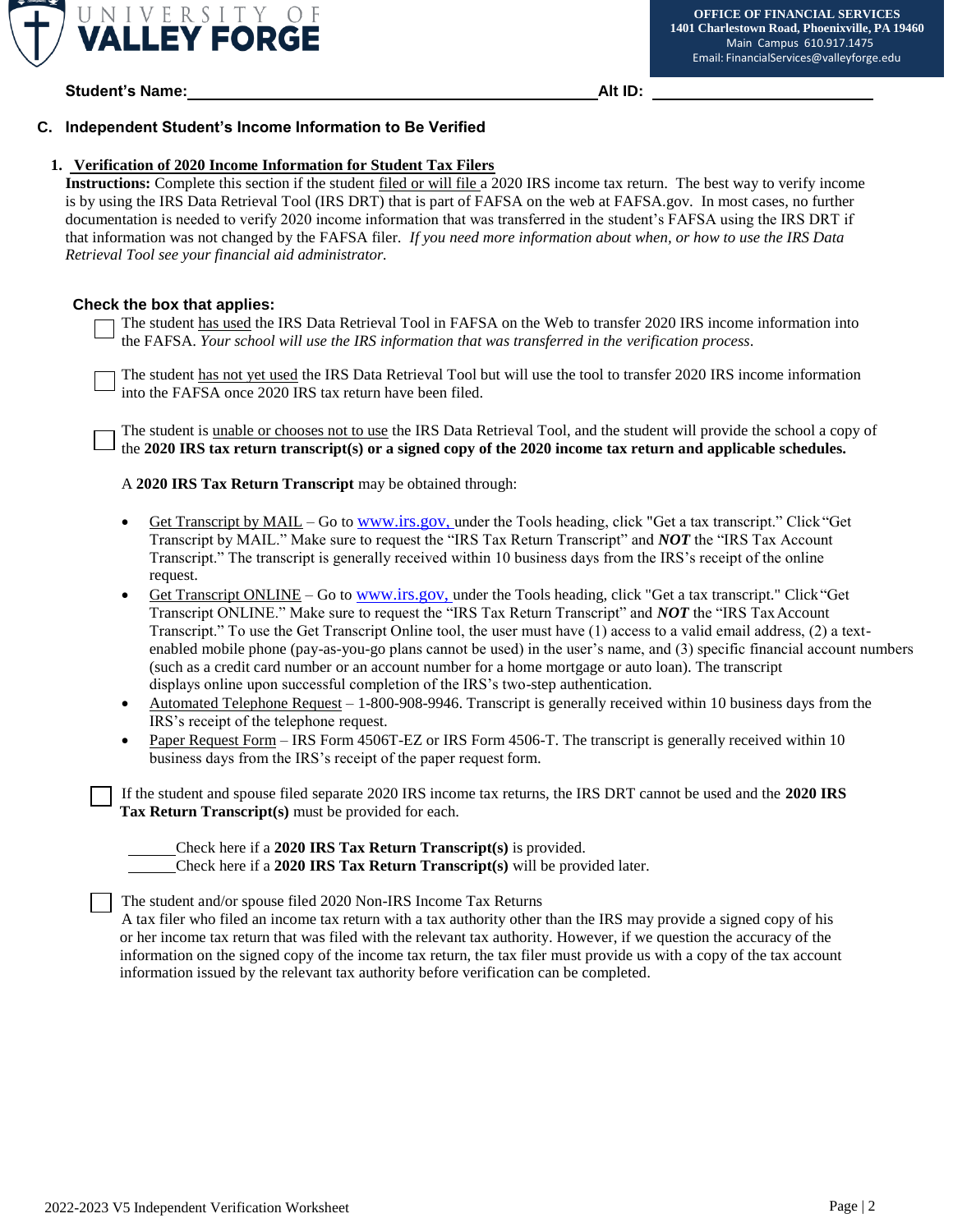

## 2. **Verification of 2020 Income Information for Students with Unusual Circumstances**

Complete this section if the student has filed or will file a 2020 income tax return with any of the following circumstances.

#### **Check the box that applies:**

- The student and/or spouse is required to file a 2020 IRS income tax return and **has been granted a filing extension** by the IRS, must provide.
	- A copy of the IRS's approval of an extension beyond the automatic six-month extension if the individual requested an additional extension of the filing time for tax year 2020;
	- Verification of Non-Filing Letter (confirmation that the tax return has not yet been filed) from the IRS or other relevant tax authority dated on or after October 1, 2021; or a signed statement certifying that the individual attempted to obtain the VNF from the IRS and was unable to obtain the required documentation.
	- A copy of IRS Form W–2 for each source of employment income received for tax year 2020 *and*,
	- If self-employed, a signed statement certifying the amount of the individual's Adjusted Gross Income (AGI) and the U.S. income tax paid for tax year 2020.

The student and/or spouse has **filed an amended IRS income tax return** for tax year 2020, must provide:

- IRS DRT information on an ISIR record with all tax information from the original tax return;
- A signed copy of the 2020 IRS Form 1040X, "Amended U.S. Individual Income Tax Return," that was filed with the IRS**; and**
- A 2020 IRS Tax Return Transcript (that will only include information from the original tax return and does not have to be signed), or any other IRS tax transcript(s) that includes all of the income and tax information required to be verified.

The student was **the victim of IRS tax-related identity theft,** must provide:

- A Tax Return Database View (TRDBV) transcript obtained from the IRS, or if unable to obtain an TRDBV. Am equivalent document provided by the IRS or a copy of the signed 2021 income tax return and applicable schedules the individual filed with the IRS**: and**
- A statement signed and dated by the tax filer indicating that he or she was a victim of IRS tax-related identity theft and that the IRS is aware of the tax-related identity theft.

#### 3. **Verification of 2020 Income Information for Student Nontax Filers**

Complete this section if the **student, will not file** and is **not required** to file a 2020income tax return with the IRS.

#### **Check the box that applies:**

The student (and spouse if married) was not employed and had no income earned from work in 2020.

The student (and/or spouse if married) was employed in 2020 and has listed below the names of all employers, the amount earned from each employer in 2020, and whether an IRS W-2/1099 form is provided. List every employer even if the employer did not issue an IRS W-2 form. *Copies of all 2020 W-2/1099 forms issued to you (and spouse if married) by employers must be provided. If more space is needed, attach a separate page with your name and student ID number at the top*.

| Employer's Name                                    | IRS W-2 Or Equivalent Attached? | Amount Earned in 2020 |
|----------------------------------------------------|---------------------------------|-----------------------|
| Suzy's Auto Body Shop (example)                    | Yes                             | \$2,000               |
|                                                    |                                 |                       |
|                                                    |                                 |                       |
|                                                    |                                 |                       |
| <b>Total Amount of Income Earned from Work:</b> \$ |                                 |                       |

# **Additionally, you must provide documentation from the IRS or other relevant tax authority dated on or after October 1, 2021 that indicates a 2020 income tax return was not filed with the IRS or other relevant tax authority.**

Check here if confirmation of non-filing is provided.

*Attach it to this document with the student's name and Student ID at the top.* 

Check here if confirmation of non-filing will be provided later.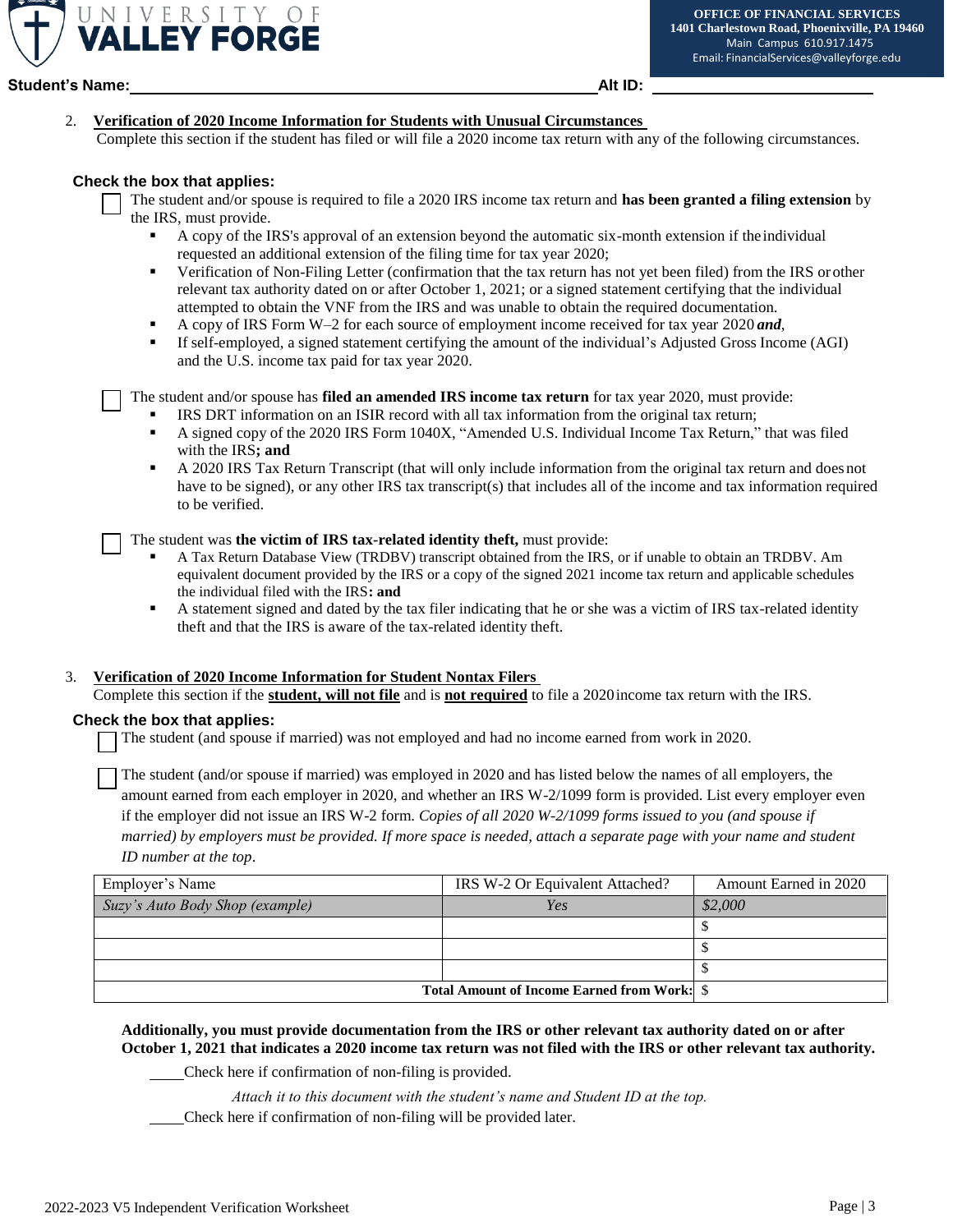

## **D. High School Completion Status**

Provide one of the following documents that indicate your high school completion status when the student begins college in 2022– 2023:

- A copy of the student's high school diploma showing when graduated.
- For students who completed secondary education in a foreign country, a copy of the "secondary school leaving certificate" or other similar document.
- A copy of the student's final official high school transcript that shows the date when the diploma was awarded.
- A state certificate or transcript received by a student after the student passed a State-authorized examination that the State recognizes as the equivalent of a high school diploma (GED test, HiSET, TASC, or other State-authorized examination).
- **•** An academic transcript that indicates the student successfully completed at least a two-year program that is acceptable for full credit toward a bachelor's degree.
- For a student who was homeschooled in a state where state law requires the student to obtain a secondary school completion credential for homeschooling (other than a high school diploma or its recognized equivalent), a copy of that credential.
- For a student who was homeschooled in a state where state law does not require the student to obtain a secondary school completion credential for homeschooling (other than a high school diploma or its recognized equivalent), a transcript, or the equivalent, signed by the student's parent or guardian, that lists the secondary school courses the student completed and includes a statement that the student successfully completed a secondary school education in a homeschool setting.

## **Check the box that applies:**

The student has submitted a final official transcript or equivalent to the Admissions Office. *The financial aid administrator will use this information for the verification process*.

The student has not yet submitted a final official transcript or equivalent. *The student's admissions file or the verification process cannot be completed until a final official transcript or equivalent has been received.*

**A student who is unable to obtain the documentation listed above must contact the financial aid office.** If we have already received one of the documents above as part of the admission process, you do not need to turn in another copy.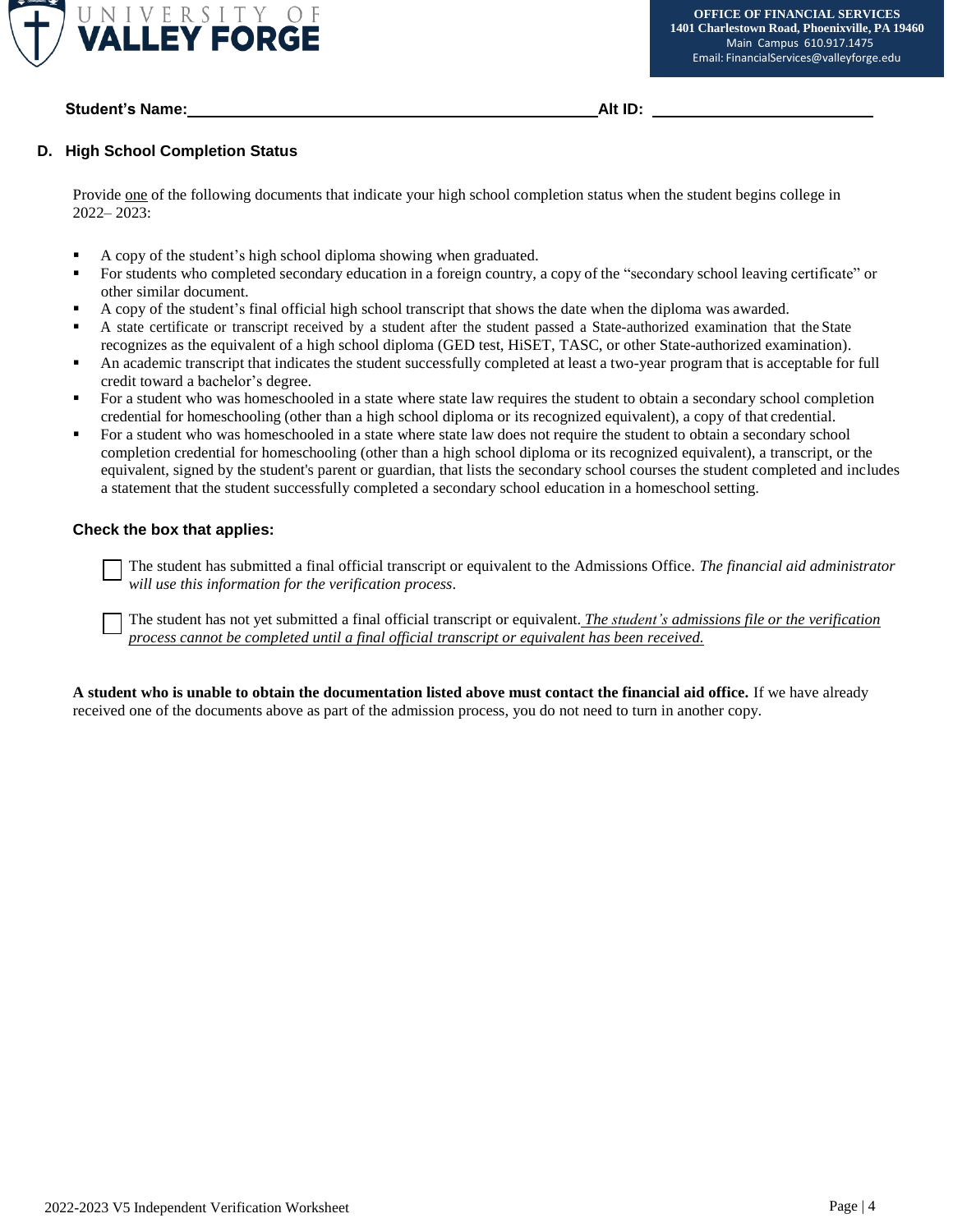

# **C. Identity and Statement of Educational Purpose**

## *To be signed at the institution:*

The student must appear in person at the student must appear in person at the verify his or her identity

(Name of Postsecondary Educational Institution)

by presenting an unexpired valid government-issued photo identification (ID), such as, but not limited to, a driver's license, other state-issued ID, or passport. The institution will maintain a copy of the student's photo ID that is annotated by the institution with the date it was received and reviewed, and the name of the official at the institution authorized to receive and review the student's ID.

In addition, the student must sign, in the presence of the institutional official, the Statement of Educational Purpose provided below.

*To be signed in the presence of a Notary:*

If the student is unable to appear in person at the Institution to verify his or her identity, the student must provide to the Institution:

- A. A copy of the unexpired valid government-issued photo identification (ID) that is acknowledged in the notary statement below, or that is presented to a notary, such as, but not limited to, a driver's license, other state-issued ID, or passport; and
- B. The original Statement of Educational Purpose provided below, which must be notarized. If the notary statement appears on a separate page than the Statement of Educational Purpose, there must be a clear indication that the Statement of Educational Purpose was the document notarized.

# **Statement of Educational Purpose**

| (Print Student's Name)                                                                                                                                                                                                         |                                                                        |                          |  |  |
|--------------------------------------------------------------------------------------------------------------------------------------------------------------------------------------------------------------------------------|------------------------------------------------------------------------|--------------------------|--|--|
| and that the federal student financial assistance I may receive will only be used for educational purposes and to pay the cost of                                                                                              |                                                                        |                          |  |  |
| attending for 2022-2023.                                                                                                                                                                                                       |                                                                        |                          |  |  |
|                                                                                                                                                                                                                                | (Name of Postsecondary Educational Institution)                        |                          |  |  |
| the control of the control of the control of the control of the control of the control of<br>Student's Signature                                                                                                               | Date                                                                   | Student's ID Number      |  |  |
| Authorized Institutional Official's Signature                                                                                                                                                                                  | Date                                                                   |                          |  |  |
|                                                                                                                                                                                                                                | <b>Notary's Certificate of Acknowledgement</b>                         |                          |  |  |
| State of City/County of City/County of City/County of City/County of City/County of City/County of City/County of City/County of City/County of City/County of City/County of City/County of City/County of City/County of Cit |                                                                        |                          |  |  |
|                                                                                                                                                                                                                                |                                                                        |                          |  |  |
| (Date)                                                                                                                                                                                                                         | (Notary's Printed Name)                                                |                          |  |  |
|                                                                                                                                                                                                                                | and provided to me on basis of satisfactory evidence of identification |                          |  |  |
| (Printed Name of Signer)                                                                                                                                                                                                       |                                                                        |                          |  |  |
|                                                                                                                                                                                                                                | to be the above-named person who signed the foregoing instrument.      |                          |  |  |
| (Type of government-issued photo ID provided)                                                                                                                                                                                  |                                                                        |                          |  |  |
| WITNESS my hand and official seal:                                                                                                                                                                                             |                                                                        |                          |  |  |
|                                                                                                                                                                                                                                |                                                                        | My commission expires on |  |  |
| (Notary signature)                                                                                                                                                                                                             | (Seal)                                                                 | (Date)                   |  |  |